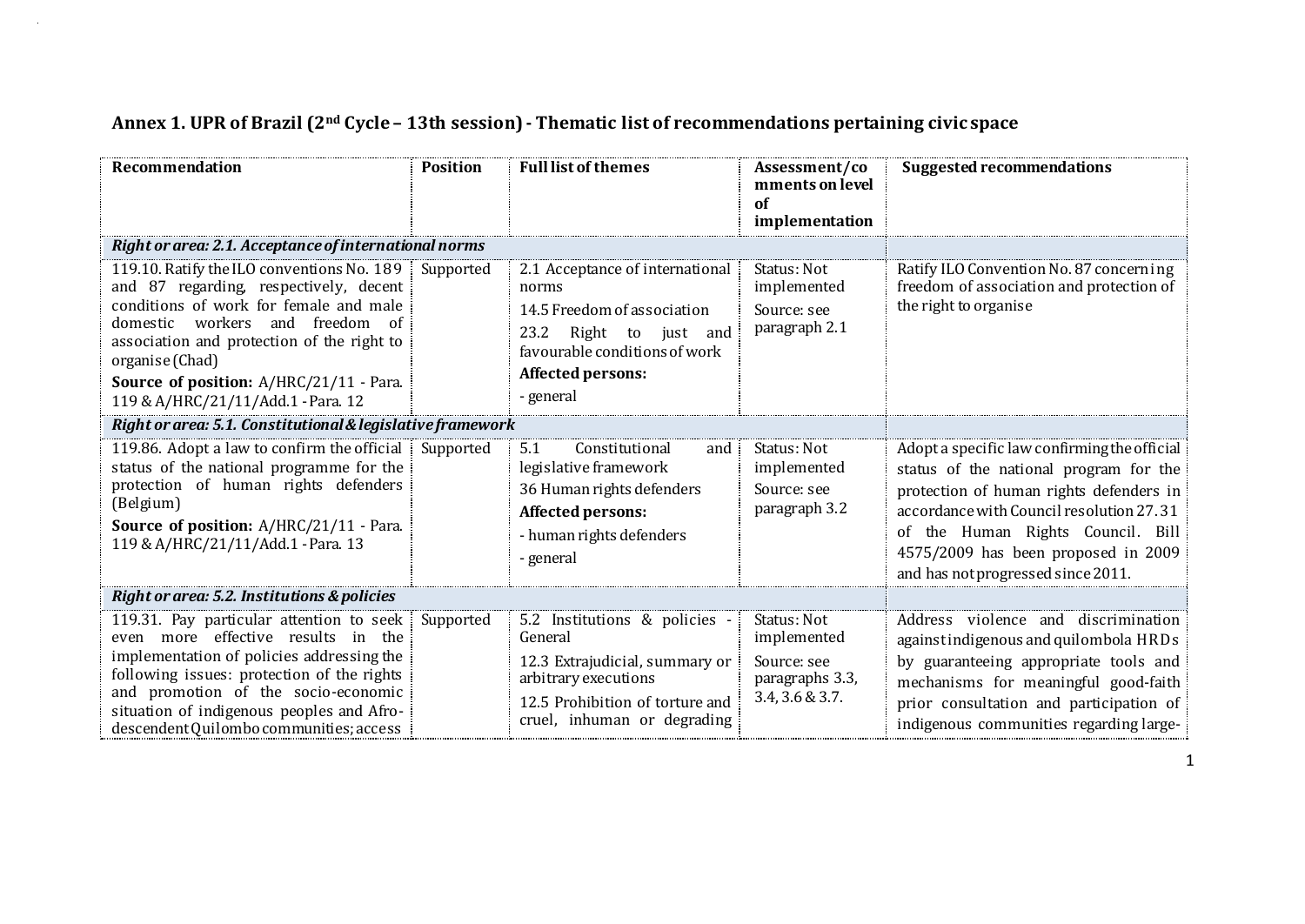| to justice and combating impunity; extra-<br>judicial executions, torture in detention<br>and; protection of human rights defenders<br>(Cape Verde)<br>Source of position: A/HRC/21/11 - Para.<br>119 & A/HRC/21/11/Add.1 - Para. 5                                                                                                                                                                                                                   |           | treatment<br>15.1 Administration of justice<br>&fair trial<br>16 Right to an effective remedy,<br>impunity<br>22 Right to an adequate<br>standard of living<br>32 Members of minorities<br>33 Indigenous peoples<br>Affected persons:<br>- human rights defenders<br>- indigenous<br>persons deprived of their<br>liberty<br>- minorities/ racial, ethnic,<br>linguistic, religious or descent-<br>based groups |                                                         | scale or high-impact development<br>projects, and ensuring participatory<br>impact assessments and redress for any<br>harm caused.<br>Senior government officials should<br>publicly condemn instances of harassment<br>and intimidation of civil society activists<br>and organisations.<br>Ensure a safe and secure environment for<br>civil society members, journalists and<br>human rights defenders to carry out their<br>legitimate activities without fear or undue<br>hindrance, obstruction or legal and<br>administrative harassment. |
|-------------------------------------------------------------------------------------------------------------------------------------------------------------------------------------------------------------------------------------------------------------------------------------------------------------------------------------------------------------------------------------------------------------------------------------------------------|-----------|-----------------------------------------------------------------------------------------------------------------------------------------------------------------------------------------------------------------------------------------------------------------------------------------------------------------------------------------------------------------------------------------------------------------|---------------------------------------------------------|--------------------------------------------------------------------------------------------------------------------------------------------------------------------------------------------------------------------------------------------------------------------------------------------------------------------------------------------------------------------------------------------------------------------------------------------------------------------------------------------------------------------------------------------------|
| 119.83. Consider the development of a<br>comprehensive policy to address the<br>problem of human rights violations against<br>its defenders founded on strategies for<br>strengthening the independence of the<br>judiciary and increasing the awareness of<br>the population and public authorities as to<br>the important role of these defenders<br>(Timor-Leste)<br>Source of position: A/HRC/21/11 - Para.<br>119 & A/HRC/21/11/Add.1 - Para. 13 | Supported | 5.2 Institutions & policies -<br>General<br>36 Human rights defenders<br>Affected persons:<br>- human rights defenders<br>- judiciary                                                                                                                                                                                                                                                                           | Status: Not<br>implemented<br>Source: see<br>Section 3. | Expand the Protection Program for<br>Human Rights Defenders (PPDDH) to<br>explicitly include journalists and bloggers<br>who have been received threats or<br>suffered murder attempts. Involve CSOs,<br>and particularly freedom of expression<br>and press organizations, in the process of<br>developing this program, which should be<br>established by law and applied both at<br>the federal and the state levels.                                                                                                                         |
| Right or area: 6. Human rights education and training                                                                                                                                                                                                                                                                                                                                                                                                 |           |                                                                                                                                                                                                                                                                                                                                                                                                                 |                                                         |                                                                                                                                                                                                                                                                                                                                                                                                                                                                                                                                                  |
| 119.65. Revise the human rights training Supported<br>programmes for the security forces,                                                                                                                                                                                                                                                                                                                                                             |           | 6 Human rights education,<br>trainings                                                                                                                                                                                                                                                                                                                                                                          | Status: Not<br>implemented                              | Review and if necessary update existing                                                                                                                                                                                                                                                                                                                                                                                                                                                                                                          |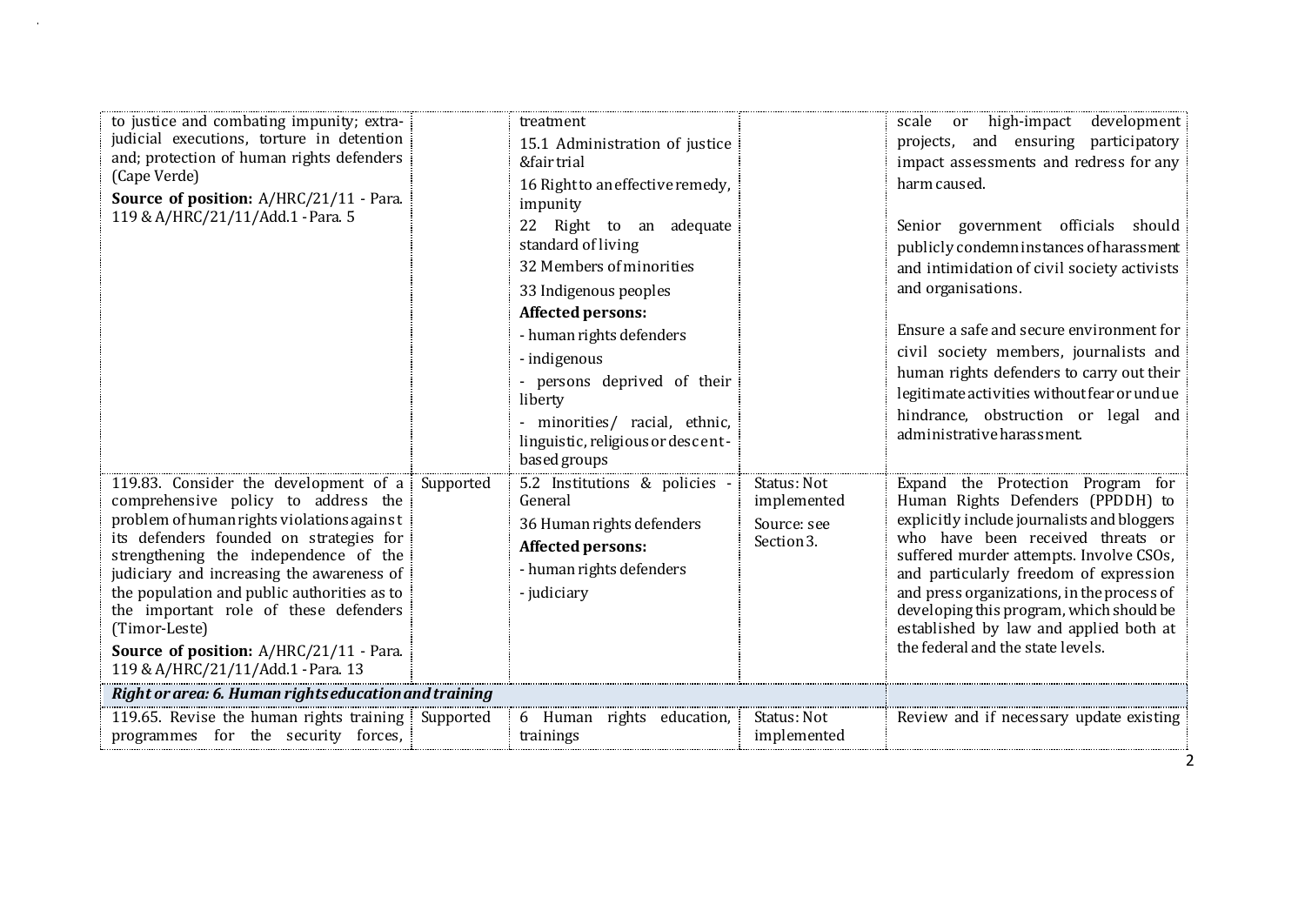| emphasizing the use of force according to<br>the criteria of necessity and proportionality<br>and putting an end to extra-judicial<br>executions (Spain)<br>Source of position: A/HRC/21/11 - Para.<br>119 & A/HRC/21/11/Add.1 - Para. 15 |           | 12.3 Extrajudicial, summary or<br>arbitrary executions<br>Affected persons:<br>- general                                        | Source: see<br>paragraphs 5.4,<br>5.5 & 5.6            | human rights training for police and<br>security forces with the assistance of<br>independent<br>nongovernmental<br>organizations to foster more consistent<br>application of international human rights<br>standards, including the UN Basic<br>Principles on the Use of Force and<br>Firearms.                                                                                                                                                                                                                                                                                                                                                                                                                                                               |
|-------------------------------------------------------------------------------------------------------------------------------------------------------------------------------------------------------------------------------------------|-----------|---------------------------------------------------------------------------------------------------------------------------------|--------------------------------------------------------|----------------------------------------------------------------------------------------------------------------------------------------------------------------------------------------------------------------------------------------------------------------------------------------------------------------------------------------------------------------------------------------------------------------------------------------------------------------------------------------------------------------------------------------------------------------------------------------------------------------------------------------------------------------------------------------------------------------------------------------------------------------|
| Right or area: 13.1. Liberty & security - general                                                                                                                                                                                         |           |                                                                                                                                 |                                                        |                                                                                                                                                                                                                                                                                                                                                                                                                                                                                                                                                                                                                                                                                                                                                                |
| 119.89. Take all necessary measures to<br>ensure the physical integrity of journalists<br>and human rights defenders (France)<br>Source of position: A/HRC/21/11 - Para.<br>119 & A/HRC/21/11/Add.1 - Para. 13                            | Supported | 13.1 Liberty and security -<br>general<br>36 Human rights defenders<br>Affected persons:<br>- human rights defenders<br>- media | Status: Not<br>implemented<br>Source: see<br>Section 3 | Expand the Protection Program for<br>Human Rights Defenders (PPDDH) to<br>explicitly include journalists and bloggers<br>who have been received threats or<br>suffered murder attempts. Involve CSOs,<br>and particularly freedom of expression<br>and press organizations, in the process of<br>developing this program, which should be<br>established by law and applied both at the<br>federal and the state levels.<br>Take measures to foster a safe, respectful,<br>enabling environment for civil society,<br>including through removing legal and<br>policy measures that unwarrantedly limit<br>the right to association.<br>Repeal Law No. 13.260 so its vague<br>definitions of terrorism cannot be used to<br>criminalize human rights defenders. |
| Right or area: 14.3. Freedom of opinion and expression                                                                                                                                                                                    |           |                                                                                                                                 |                                                        |                                                                                                                                                                                                                                                                                                                                                                                                                                                                                                                                                                                                                                                                                                                                                                |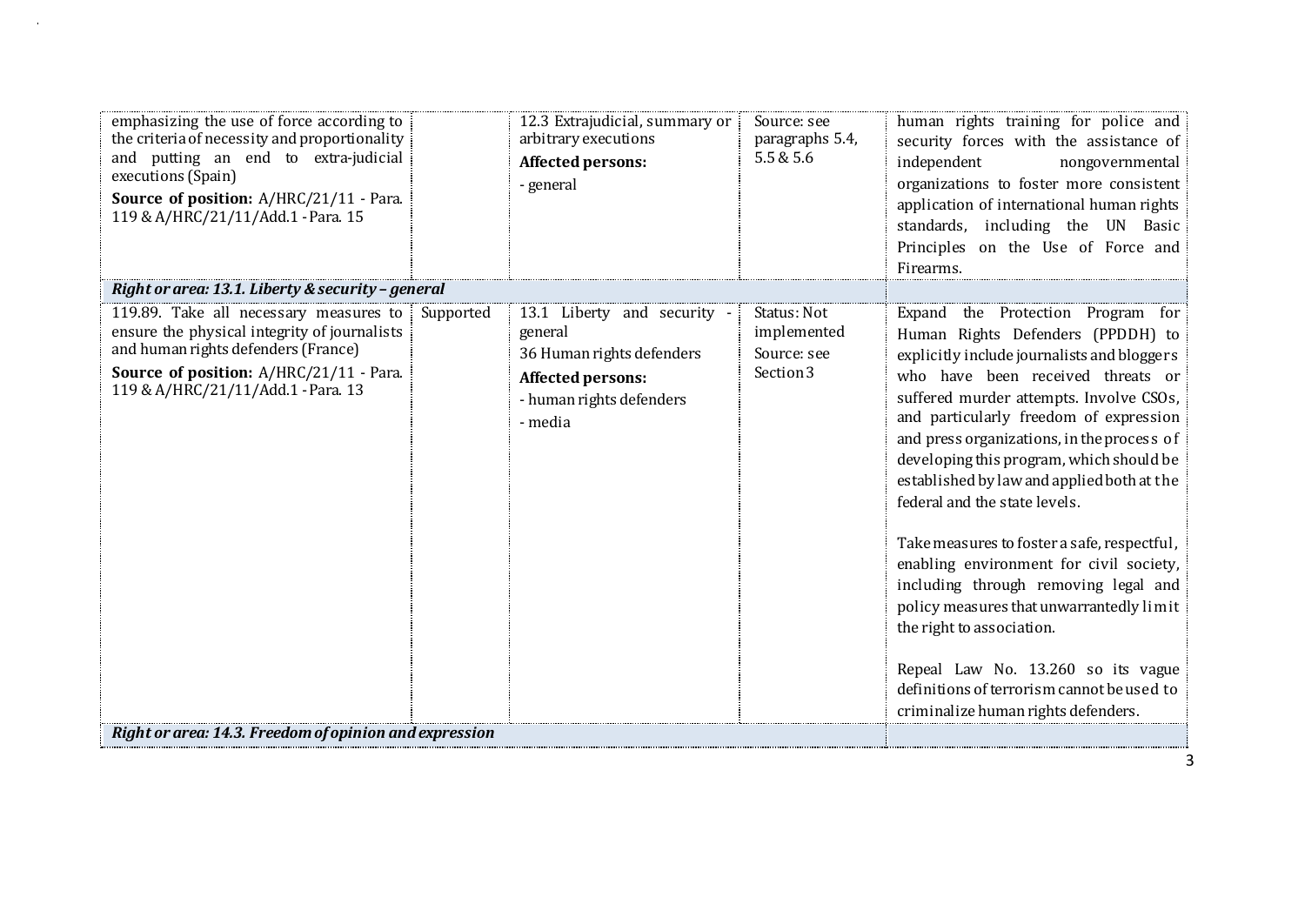| 119.130. Consider freedom of expression Supported<br>when drafting cybercrime<br>concerns<br>legislation (Estonia)<br>Source of position: A/HRC/21/11 - Para.<br>119 & A/HRC/21/11/Add.1 - Para. 5 | 14.3 Freedom of opinion and<br>expression<br>5.1<br>Constitutional<br>and<br>legislative framework<br>Affected persons:<br>- general<br>- media | Status: Not<br>implemented<br>Source: see<br>paragraph 4.3 | Ensure freedom of expression and media<br>freedom by all bringing national<br>legislation into line with international<br>standards, including article 19 of the<br>International Covenant on Civil and<br>Political Rights (ICCPR).<br>Amend the Marco Civil da Internet by<br>repealing and prohibiting data retention<br>requirements that are not necessary to<br>network performance, replacing them<br>with provisions allowing for preservation<br>requests authorized by the judiciary; and<br>by removing liability of application<br>providers and Internet service providers<br>for the actions of their users.<br>Avoid or narrowly circumscribe any<br>notice-and-takedown laws in future<br>legislation about the web.<br>Reform defamation legislation and privacy<br>provisions to ensure that they are not<br>used to censor reporting on sensitive<br>issues, including online.<br>Federalize crimes against free expression<br>and give federal authorities broader |
|----------------------------------------------------------------------------------------------------------------------------------------------------------------------------------------------------|-------------------------------------------------------------------------------------------------------------------------------------------------|------------------------------------------------------------|----------------------------------------------------------------------------------------------------------------------------------------------------------------------------------------------------------------------------------------------------------------------------------------------------------------------------------------------------------------------------------------------------------------------------------------------------------------------------------------------------------------------------------------------------------------------------------------------------------------------------------------------------------------------------------------------------------------------------------------------------------------------------------------------------------------------------------------------------------------------------------------------------------------------------------------------------------------------------------------|
|                                                                                                                                                                                                    |                                                                                                                                                 |                                                            | jurisdiction to investigate and prosecute<br>such crimes. In the meantime, ensure the                                                                                                                                                                                                                                                                                                                                                                                                                                                                                                                                                                                                                                                                                                                                                                                                                                                                                                  |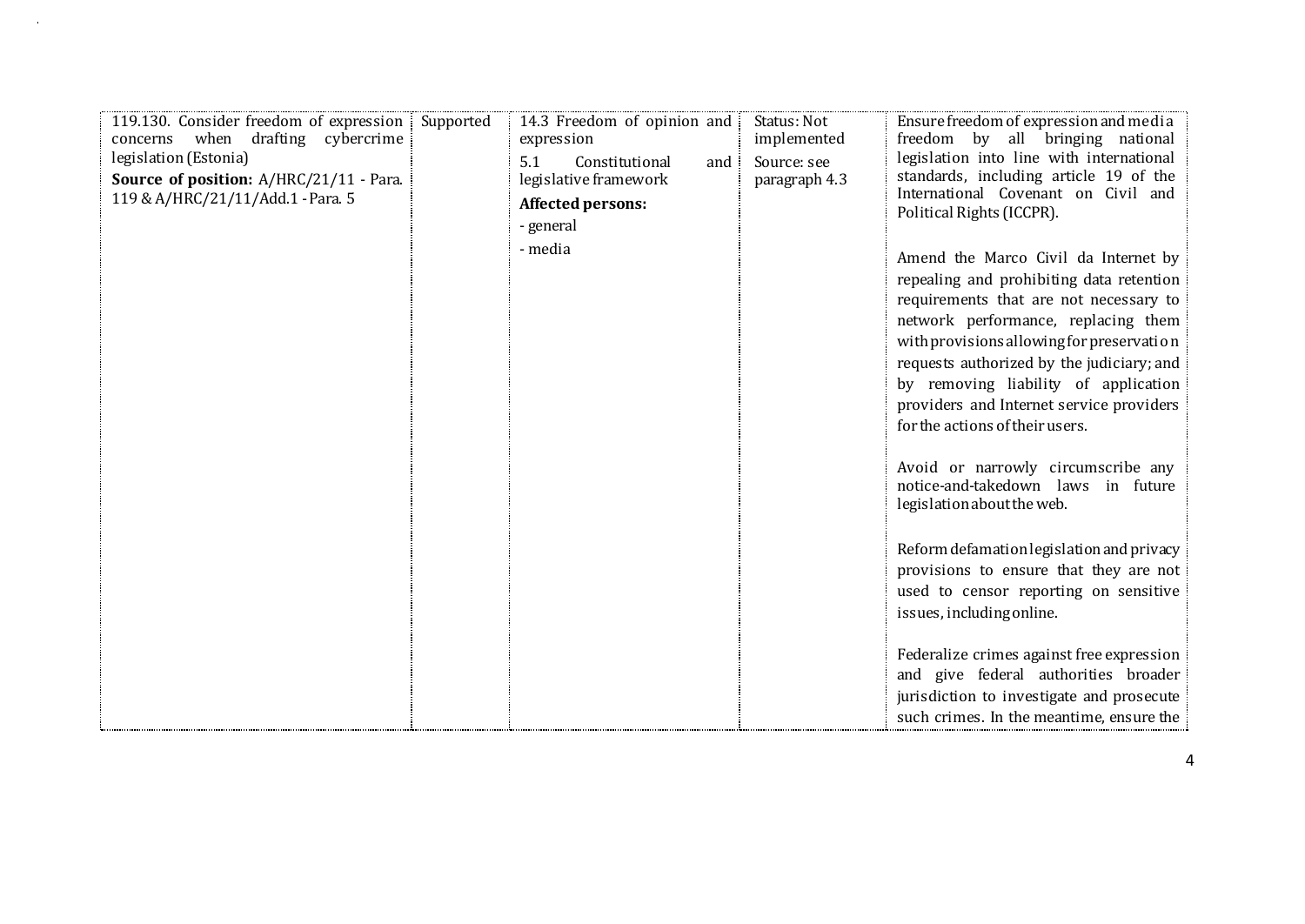|  |  | implementation<br>of<br>Constitutional<br>Amendment 45 granting the Attorney<br>General's Office the power to transfer a<br>case to federal jurisdiction when serious<br>human rights violations are suspected.                                                                                                                                                                                                   |
|--|--|-------------------------------------------------------------------------------------------------------------------------------------------------------------------------------------------------------------------------------------------------------------------------------------------------------------------------------------------------------------------------------------------------------------------|
|  |  | Ensure that journalists and writers may<br>work freely and without fear of<br>retribution for expressing critical opinions<br>or covering topics that the government or<br>private actors may find sensitive.                                                                                                                                                                                                     |
|  |  | Guarantee the safety of journalists during<br>demonstrations<br>by<br>training<br>law<br>enforcement and establishing police<br>protocols based on the non-violence<br>procedures adopted by the Council for the<br>Defence of Human Rights in Resolution<br>No. 6 of 18 June 2013.                                                                                                                               |
|  |  | Develop an action plan ensuring that<br>Internet laws<br>comply with the<br>government's commitment to guarantee<br>freedom of expression and information, so<br>as to ensure free access to electronic<br>media, liberalize electronic media<br>ownership rules and allow national<br>bloggers, journalists, other Internet users<br>to play a full and active role in promoting<br>and protecting human rights. |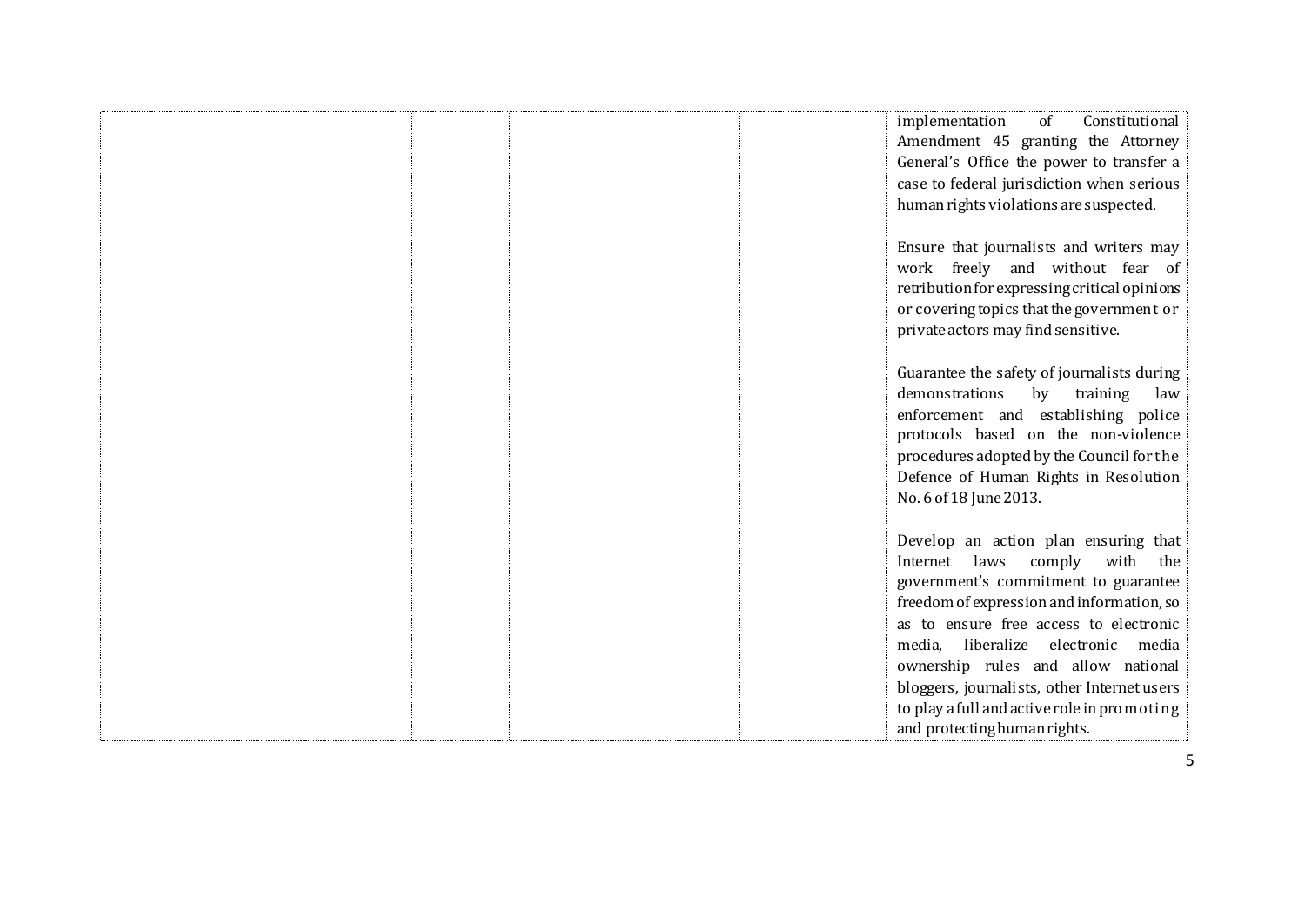|                                                                                                                                                                                                                          |           |                                                                                                                                                                                |                                                           | Refrain from adopting any laws providing<br>for censorship or undue control over the<br>content of either social or conventional<br>media and ensure that freedom of<br>expression is safeguarded in all forms,<br>including the arts.<br>Guarantee unfettered access for all<br>persons in Brazil to domestic and foreign<br>media information, both offline and<br>online.<br>Establish mechanisms to facilitate public<br>access to information in line with best<br>practices available. |
|--------------------------------------------------------------------------------------------------------------------------------------------------------------------------------------------------------------------------|-----------|--------------------------------------------------------------------------------------------------------------------------------------------------------------------------------|-----------------------------------------------------------|----------------------------------------------------------------------------------------------------------------------------------------------------------------------------------------------------------------------------------------------------------------------------------------------------------------------------------------------------------------------------------------------------------------------------------------------------------------------------------------------|
| Right or area: 33. Indigenous peoples<br>119.163. Further entrench in standard                                                                                                                                           | Supported | 33 Indigenous peoples                                                                                                                                                          | Status: Not                                               | Address violence and discrimination                                                                                                                                                                                                                                                                                                                                                                                                                                                          |
| administrative procedures the right of<br>indigenous peoples to be consulted, in<br>accordance with ILO Convention 169<br>(Netherlands)<br>Source of position: A/HRC/21/11 - Para.<br>119 & A/HRC/21/11/Add.1 - Para. 21 |           | 18 Right to participation in<br>public affairs and right to vote<br>26 Rights to protection of<br>property; financial credit<br>Affected persons:<br>- general<br>- indigenous | implemented<br>Source: see<br>paragraphs 3.8              | against indigenous and quilombola HRDs<br>by guaranteeing appropriate tools and<br>mechanisms for meaningful good-faith<br>prior consultation and participation of<br>indigenous communities regarding large-<br>scale or high-impact<br>development<br>projects, and ensuring participatory<br>impact assessments and redress for any<br>harm caused.                                                                                                                                       |
| 119.164. Ensure the rights of indigenous<br>peoples, in particular the rights to<br>traditional lands, territories and resources,<br>and their right to be consulted (Norway)                                            | Supported | 33 Indigenous peoples<br>26 Rights to protection of<br>property; financial credit<br>Affected persons:                                                                         | Status: Not<br>implemented<br>Source: see<br>paragraph3.8 | Same as above                                                                                                                                                                                                                                                                                                                                                                                                                                                                                |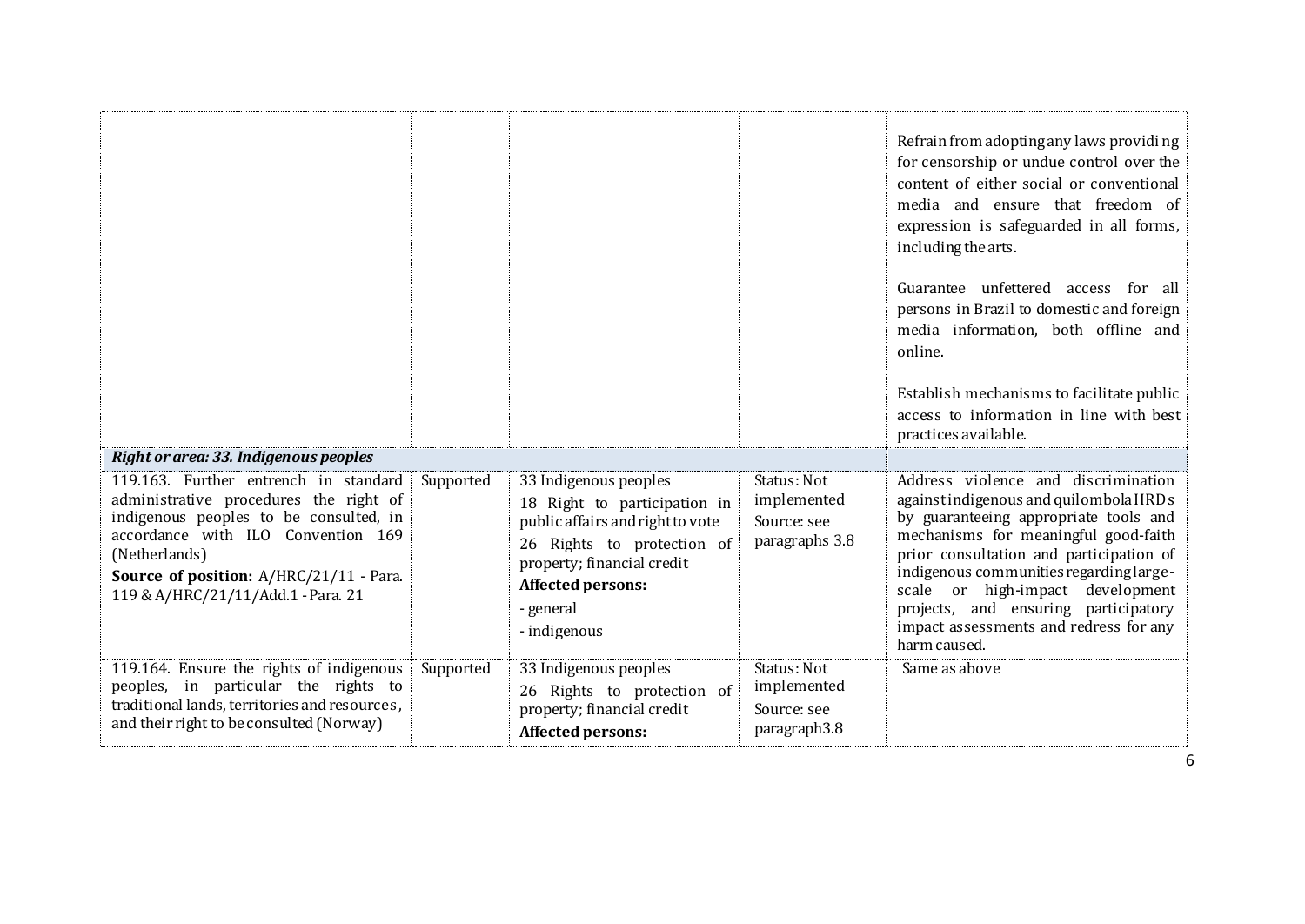| Source of position: A/HRC/21/11 - Para.<br>119 & A/HRC/21/11/Add.1 - Para. 21                                                                                                                                                                                                                                                                   |           | - general<br>- indigenous                                                                                                                                                                               |                                                                        |                                                                                                                                                                                                        |
|-------------------------------------------------------------------------------------------------------------------------------------------------------------------------------------------------------------------------------------------------------------------------------------------------------------------------------------------------|-----------|---------------------------------------------------------------------------------------------------------------------------------------------------------------------------------------------------------|------------------------------------------------------------------------|--------------------------------------------------------------------------------------------------------------------------------------------------------------------------------------------------------|
| 119.166. Continue promoting internal<br>debates towards a better regulation of the<br>consultation processes with indigenous<br>peoples on issues that affect them directly<br>(Peru)<br>Source of position: A/HRC/21/11 - Para.<br>119 & A/HRC/21/11/Add.1 - Para. 21                                                                          | Supported | 33 Indigenous peoples<br>18 Right to participation in<br>public affairs and right to vote<br><b>Affected persons:</b><br>- general<br>- indigenous                                                      | Status: Not<br>implemented<br>Source: see<br>paragraph 3.8             | Same as above                                                                                                                                                                                          |
| 119.167. Ensure that indigenous peoples<br>are able to defend their constitutional right<br>to ancestral lands without discrimination<br>and their prior, informed consent is sought<br>in cases of projects that may affect their<br>rights (Slovakia)<br><b>Source of position: A/HRC/21/11 - Para.</b><br>119 & A/HRC/21/11/Add.1 - Para. 21 | Supported | 33 Indigenous peoples<br>18 Right to participation in<br>public affairs and right to vote<br>26 Rights to protection of<br>property; financial credit<br>Affected persons:<br>- general<br>- indigenous | Status: Not<br>implemented<br>Source: see<br>paragraphs 3.3<br>to 3.8. | Same as above                                                                                                                                                                                          |
| 119.169.<br>Ensure indigenous peoples<br>adequate consultation as well as full<br>participation in all legislative<br><sub>or</sub><br>administrative measures affecting them<br>(Germany)<br>Source of position: A/HRC/21/11 - Para.<br>119 & A/HRC/21/11/Add.1 - Para. 21                                                                     | Supported | 33 Indigenous peoples<br>Affected persons:<br>- general<br>- indigenous                                                                                                                                 | Status: Not<br>implemented<br>Source: see<br>paragraph 3.8.            | Same as above                                                                                                                                                                                          |
| Right or area: 36. Human rights defenders                                                                                                                                                                                                                                                                                                       |           |                                                                                                                                                                                                         |                                                                        |                                                                                                                                                                                                        |
| 119.79. Adopt a policy of taking an explicit Supported<br>and published decision on instituting a<br>federal investigation and prosecution in all<br>cases involving violence against human<br>rights defenders (Netherlands)<br>Source of position: A/HRC/21/11 - Para.                                                                        |           | 36 Human rights defenders<br>5.2 Institutions & policies -<br>General<br>16 Right to an effective remedy,<br>impunity                                                                                   | Status: Not<br>implemented<br>Source: see<br>paragraph 3.7             | Conduct<br>impartial,<br>thorough<br>and<br>effective investigations into all cases of<br>attacks, harassment, and intimidation<br>against them and bring perpetrators of<br>such offenses to justice. |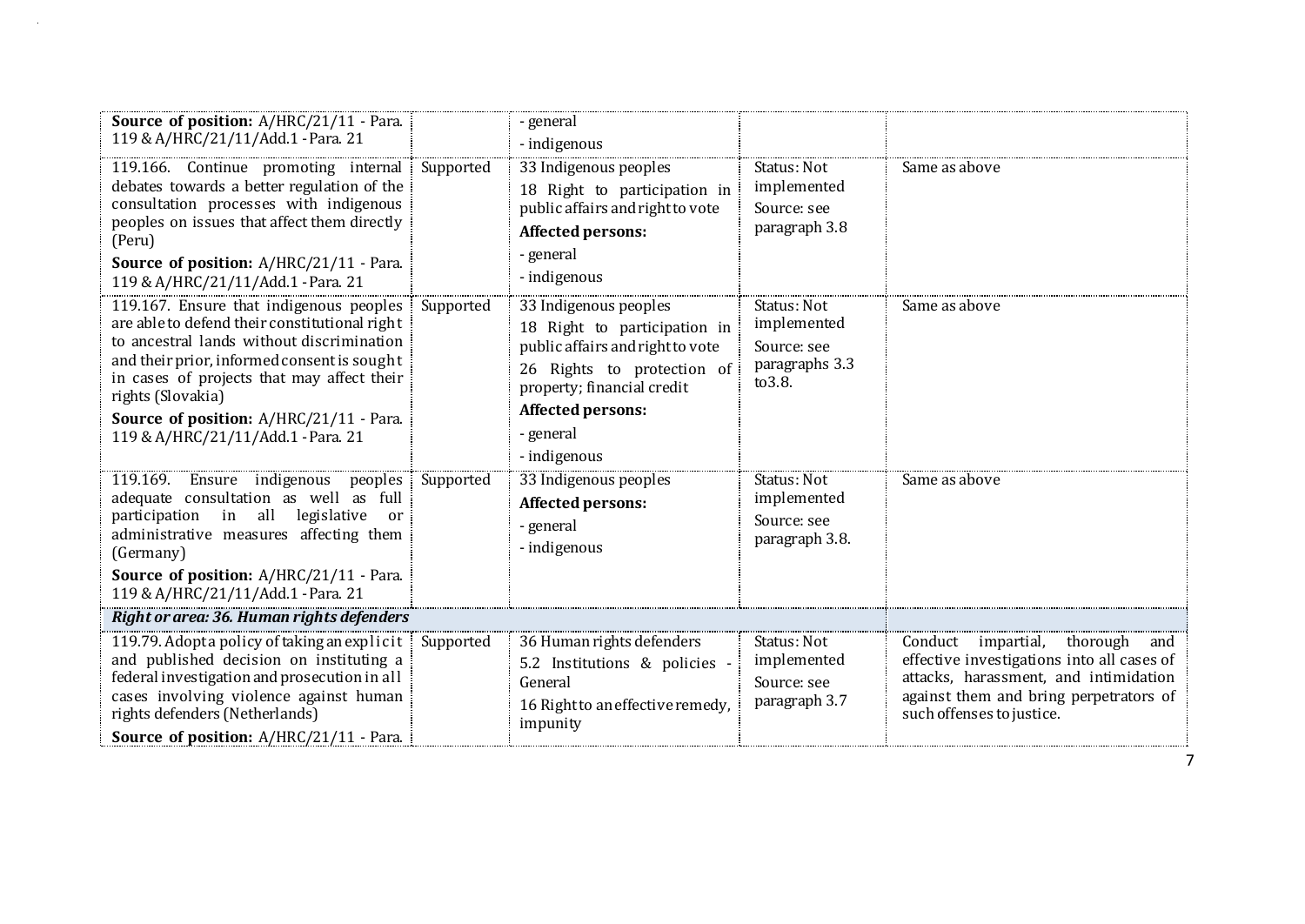| 119 & A/HRC/21/11/Add.1 - Para. 14                                                                                                                                                                                                                                                                       |           | Affected persons:<br>- human rights defenders<br>- general                                                                            |                                                             |                                                                                                                                                                                                                                                                                                                                                                                                                            |
|----------------------------------------------------------------------------------------------------------------------------------------------------------------------------------------------------------------------------------------------------------------------------------------------------------|-----------|---------------------------------------------------------------------------------------------------------------------------------------|-------------------------------------------------------------|----------------------------------------------------------------------------------------------------------------------------------------------------------------------------------------------------------------------------------------------------------------------------------------------------------------------------------------------------------------------------------------------------------------------------|
| 119.80. Pass legislation, without undue<br>delay, to confirm the official status of the<br>National Programme for the Protection of<br>Human Rights Defenders, and give priority<br>to its wide implementation (Norway)<br>Source of position: A/HRC/21/11 - Para.<br>119 & A/HRC/21/11/Add.1 - Para. 13 | Supported | 36 Human rights defenders<br>5.1<br>Constitutional<br>and<br>legislative framework<br>Affected persons:<br>- human rights defenders   | Status: Not<br>implemented<br>Source: see<br>paragraph 3.2. | Adopt a specific law confirming the<br>official status of the national program for<br>the protection of human rights defenders<br>in accordance with Council resolution<br>27.31 of the Human Rights Council. Bill<br>4575/2009 has been proposed in 2009<br>and has not progressed since 2011.<br>Repeal Law No. 13.260 so its vague<br>definitions of terrorism cannot be used to<br>criminalise human rights defenders. |
| 119.81.<br>that<br>the<br>National<br>Ensure<br>Programme for the Protection of Human<br>Rights Defenders be implemented in all<br>states of the nation (Spain)<br>Source of position: A/HRC/21/11 - Para.<br>119 & A/HRC/21/11/Add.1 - Para. 13                                                         | Supported | 36 Human rights defenders<br>5.2 Institutions & policies -<br>General<br>Affected persons:<br>- human rights defenders<br>- general   | Status:<br>Implemented<br>Source: see<br>paragraph 3.2.     |                                                                                                                                                                                                                                                                                                                                                                                                                            |
| 119.82. Ensure the protection of human<br>rights defenders, notably the leaders of<br>indigenous communities fighting for their<br>rights (Switzerland)<br>Source of position: A/HRC/21/11 - Para.<br>119 & A/HRC/21/11/Add.1 - Para. 13                                                                 | Supported | 36 Human rights defenders<br>13 Right to liberty and security<br><b>Affected persons:</b><br>- human rights defenders<br>- indigenous | Status: Not<br>implemented<br>Source: see<br>Section 3.     | Ensure a safe and secure environment for<br>civil society members, journalists and<br>human rights defenders to carry out their<br>legitimate activities without fear or undue<br>hindrance, obstruction or legal<br>and<br>administrative harassment.                                                                                                                                                                     |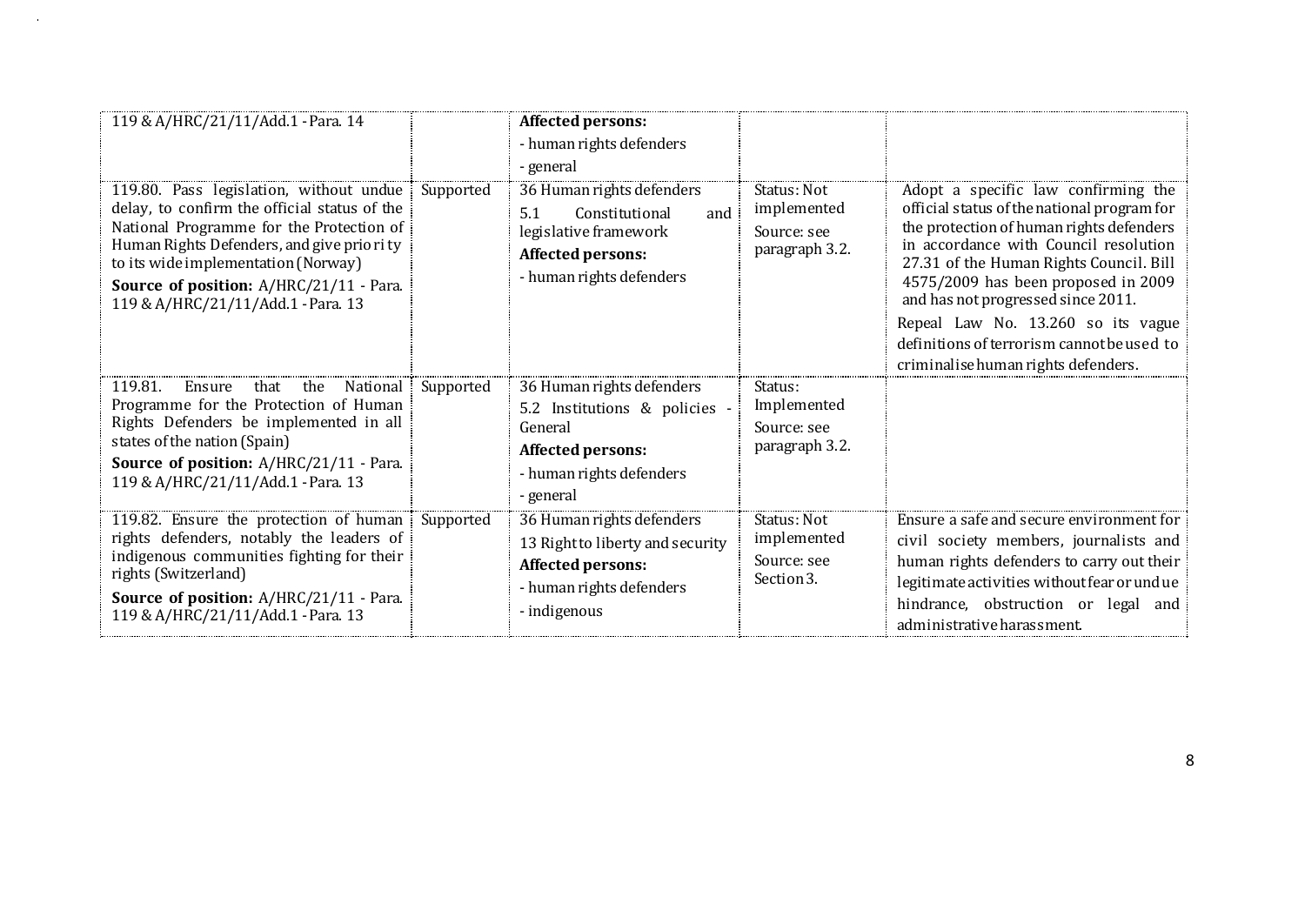| 119.84. Ensure adequate safeguards are in<br>place to ensure protection of human rights<br>defenders, including those working within<br>indigenous communities (United Kingdom)<br>Source of position: A/HRC/21/11 - Para.<br>119 & A/HRC/21/11/Add.1 - Para. 13                  | Supported | 36 Human rights defenders<br>13.1 Liberty and security -<br>general<br>Affected persons:<br>- human rights defenders<br>- indigenous | Status: Not<br>implemented<br>Source: see<br>Section 3.     | Same as above                                                                                                                                                                                                                                                                                   |
|-----------------------------------------------------------------------------------------------------------------------------------------------------------------------------------------------------------------------------------------------------------------------------------|-----------|--------------------------------------------------------------------------------------------------------------------------------------|-------------------------------------------------------------|-------------------------------------------------------------------------------------------------------------------------------------------------------------------------------------------------------------------------------------------------------------------------------------------------|
| 119.85. Increase funding to provide human<br>rights advocates with adequate protection<br>(Australia)<br><b>Source of position:</b> A/HRC/21/11 - Para.<br>119 & A/HRC/21/11/Add.1 - Para. 13                                                                                     | Supported | 36 Human rights defenders<br>13.1 Liberty and security -<br>general<br>Affected persons:<br>- human rights defenders<br>- general    | Status: Not<br>implemented<br>Source: see<br>paragraph 3.2. | Adopt a specific law confirming the<br>official status of the national program for<br>the protection of human rights defenders<br>in accordance with Council resolution<br>27.31 of the Human Rights Council. Bill<br>4575/2009 has been proposed in 2009<br>and has not progressed since 2011. |
| 119.87. Respect the rights of Human Rights<br>Defenders and protect them in their<br>everyday struggle (Poland)<br>Source of position: A/HRC/21/11 - Para.<br>119 & A/HRC/21/11/Add.1 - Para. 13                                                                                  | Supported | 36 Human rights defenders<br>13.1 Liberty and security -<br>general<br>Affected persons:<br>- human rights defenders                 | Status: Not<br>implemented<br>Source: see<br>Section 3.     | Same as above<br>Ensure a safe and secure environment<br>for civil society members, journalists and<br>human rights defenders to carry out<br>their legitimate activities without fear or<br>undue hindrance, obstruction or legal<br>and administrative harassment.                            |
| 119.88. Intensify efforts for the security of<br>human rights defenders and reinforce<br>cooperation with all stakeholders, in<br>particular, the states and military police<br>(Czech Republic)<br>Source of position: A/HRC/21/11 - Para.<br>119 & A/HRC/21/11/Add.1 - Para. 13 | Supported | 36 Human rights defenders<br>13.1 Liberty and security -<br>general<br>Affected persons:<br>- human rights defenders                 | Status: Not<br>implemented<br>Source: see<br>Section 3.     | Same as above<br>Repeal Law No. 13.260 so its vague<br>definitions of terrorism cannot be used<br>to criminalise human rights defenders.                                                                                                                                                        |

| ы                | unn<br>Toted | <br>ntation.<br>- מזבי |  |
|------------------|--------------|------------------------|--|
| ---------------- | (0/6)        |                        |  |